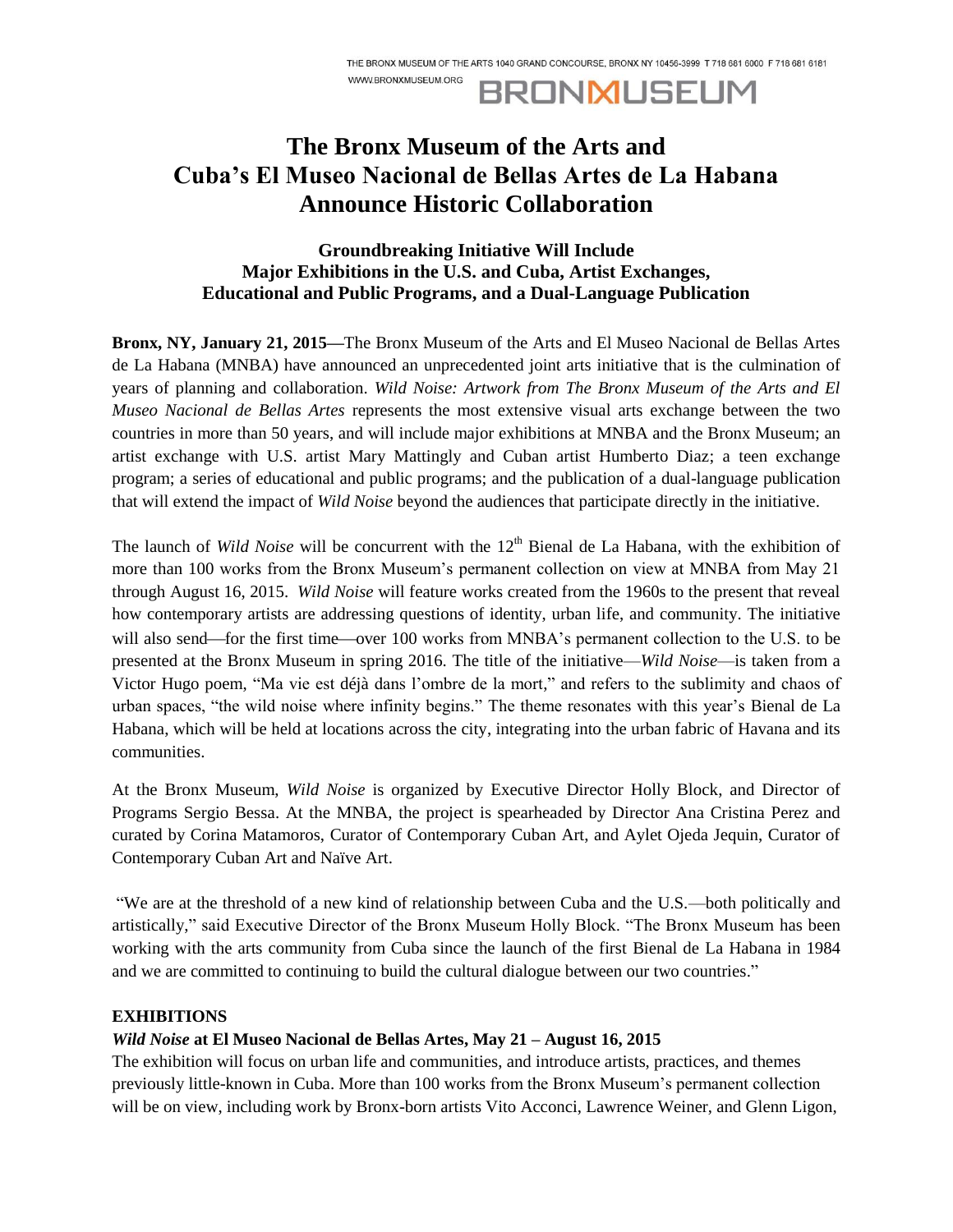WWW.BRONXMUSEUM.ORG

**BRONMUSEUM** 

sculptor and visual artist Willie Cole, photographer Lisa Kahane, sculptors Chakaia Booker and Huma Bhabha, and others.

In addition, *Wild Noise* **will feature approximately 100 works from MNBA's permanent collection at The Bronx Museum of the Arts spring 2016.** The exhibition will offer U.S. students, scholars, artists, travelers, members of the New York community, and Bronxites the opportunity to view the breadth of contemporary art from Cuba, providing a rare look at the range of artists who have responded to Cuba's unique political, economic, social, and cultural conditions since the 1960s.

#### **ARTIST EXCHANGE**

Each museum has chosen one artist to take part in an international artist exchange to be conducted over a four- to six-week period leading up to opening of each exhibition. The artist exchange will begin in 2015 when Mary Mattingly—a New York-based artist and former participant in the Bronx Museum artistambassador program *smARTpower*—will travel to Cuba to create a new work for *Wild Noise* and interact with audiences through public programs. Cuban artist Humberto Diaz has been selected to participate in the 2016 exhibition at the Bronx Museum, creating new art work for the show.

#### **TEEN EXCHANGE**

Using as a model the Bronx Museum's successful Venice Teen Exchange (implemented for the 2013 U.S. Pavilion at the Venice Biennial), the exchange program will connect members of the Bronx Museum Teen Council and teens in Havana through a series of platforms, including mail exchanges, jointly produced "zines," and other collaborations investigating social issues that affect youth in both cities.

#### **PUBLICATION**

A dual-language print and digital publication will highlight works from each exhibition, providing indepth examinations of the exhibitions' themes, contributing scholarship and offering fresh interpretations of the Bronx Museum and MNBA's collections. The publication will be accessible online through the Bronx Museum's and MNBA's websites.

In addition, the Bronx Museum and MNBA are currently planning additional programmatic initiatives, including educational programs, concerts, performances, film screenings, artist talks, and workshops that explore the themes of *Wild Noise.*

*Wild Noise* has received generous funding from the Ford Foundation, Robert Sterling Clark Foundation, and individual donors. For more information on *Wild Noise* and other Bronx Museum initiatives, visit the Bronx Museum website at<http://www.bronxmuseum.org/>

#### **About The Bronx Museum of the Arts**

The Bronx Museum of the Arts is an internationally recognized cultural destination that presents innovative contemporary art exhibitions and education programs and is committed to promoting crosscultural dialogues for diverse audiences. Since its founding in 1971, the Museum has played a vital role in the Bronx by helping to make art accessible to the entire community and connecting with local schools, artists, teens, and families through its robust education initiatives. In celebration of its  $40<sup>th</sup>$  anniversary,